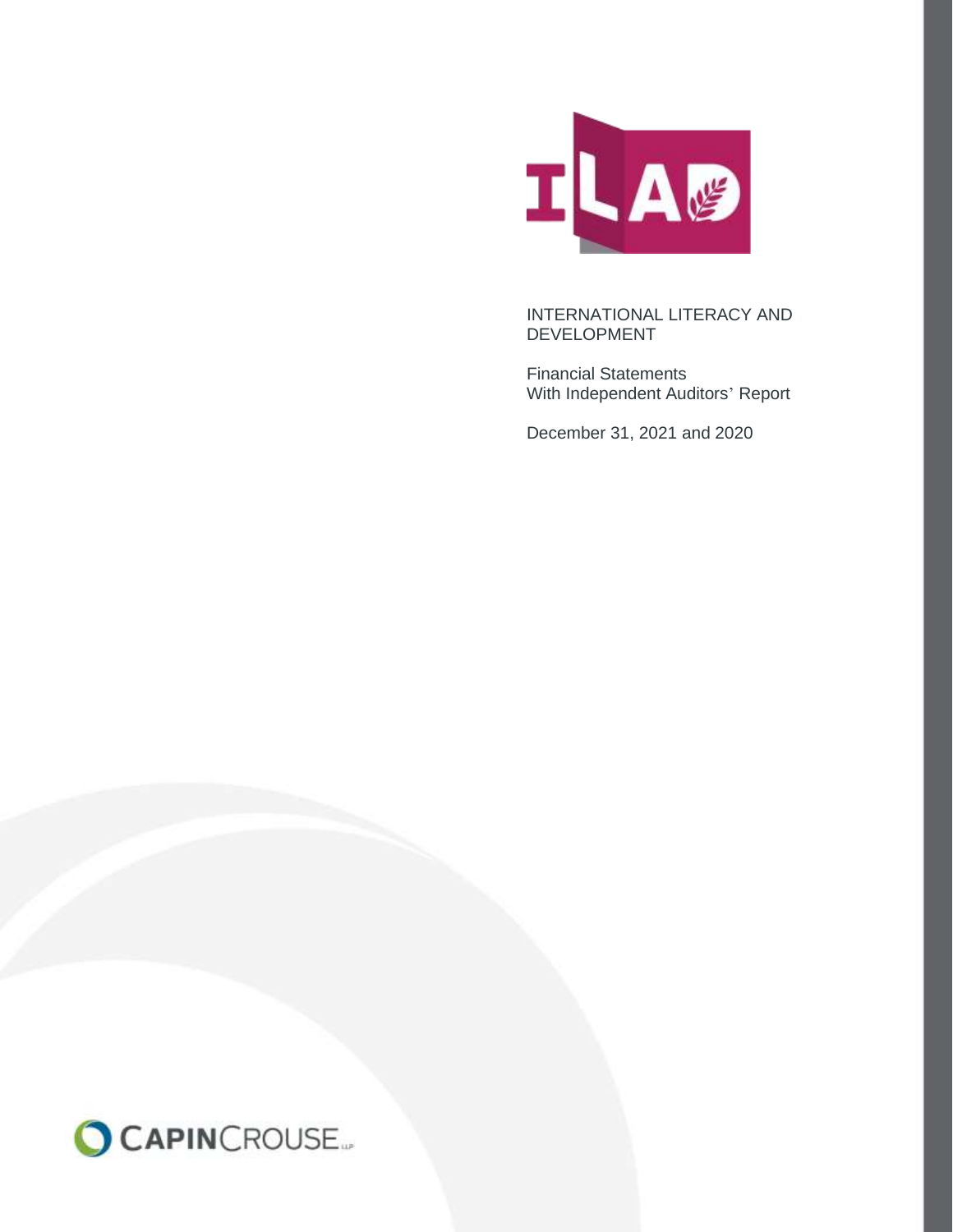## **Table of Contents**

|                                         | Page |
|-----------------------------------------|------|
| Independent Auditors' Report            |      |
| <b>Financial Statements</b>             |      |
| <b>Statements of Financial Position</b> |      |
| <b>Statements of Activities</b>         |      |
| Statement of Functional Expenses–2021   |      |
| Statement of Functional Expenses-2020   | h    |
| <b>Statements of Cash Flows</b>         |      |
| Notes to Financial Statements           | 8    |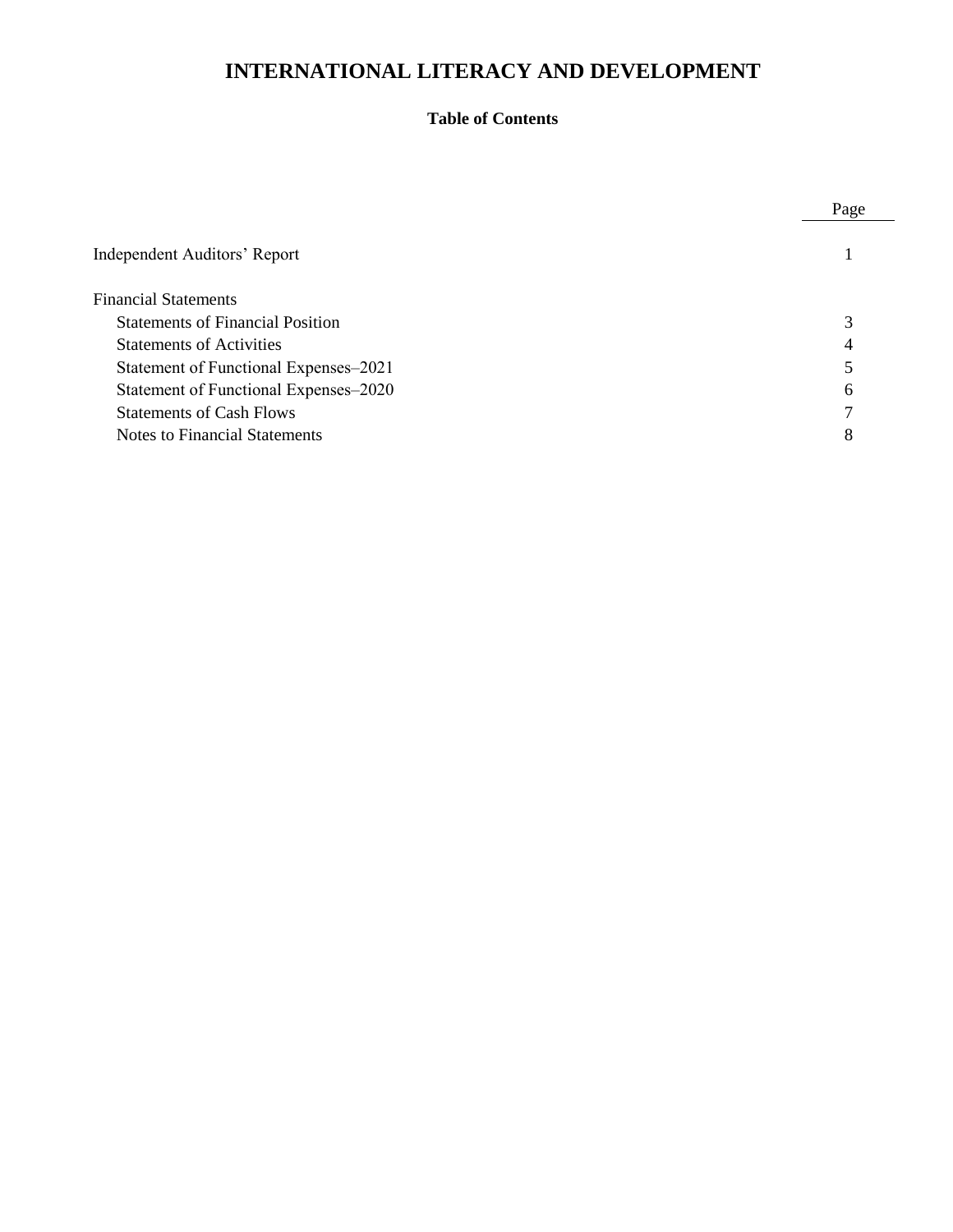# CAPINCROUSE.



#### **INDEPENDENT AUDITORS' REPORT**

Board of Directors International Literacy and Development Dallas, Texas

#### *Opinion*

We have audited the accompanying financial statements of International Literacy and Development, which comprise the statements of financial position as of December 31, 2021 and 2020, and the related statements of activities, functional expenses, and cash flows for the years then ended, and the related notes to the financial statements.

In our opinion, the financial statements referred to above present fairly, in all material respects, the financial position of International Literacy and Development as of December 31, 2021 and 2020, and the changes in its net assets and its cash flows for the years then ended in accordance with accounting principles generally accepted in the United States of America.

## *Basis for Opinion*

We conducted our audits in accordance with auditing standards generally accepted in the United States of America. Our responsibilities under those standards are further described in the *Auditors' Responsibilities for the Audit of the Financial Statements* section of our report. We are required to be independent of International Literacy and Development and to meet our other ethical responsibilities in accordance with the relevant ethical requirements relating to our audits. We believe that the audit evidence we have obtained is sufficient and appropriate to provide a basis for our audit opinion.

## *Responsibilities of Management for the Financial Statements*

Management is responsible for the preparation and fair presentation of these financial statements in accordance with accounting principles generally accepted in the United States of America, and for the design, implementation, and maintenance of internal control relevant to the preparation and fair presentation of financial statements that are free from material misstatement, whether due to fraud or error.

In preparing the financial statements, management is required to evaluate whether there are conditions or events, considered in the aggregate, that raise substantial doubt about International Literacy and Development's ability to continue as a going concern within one year after the date that the financial statements are available to be issued.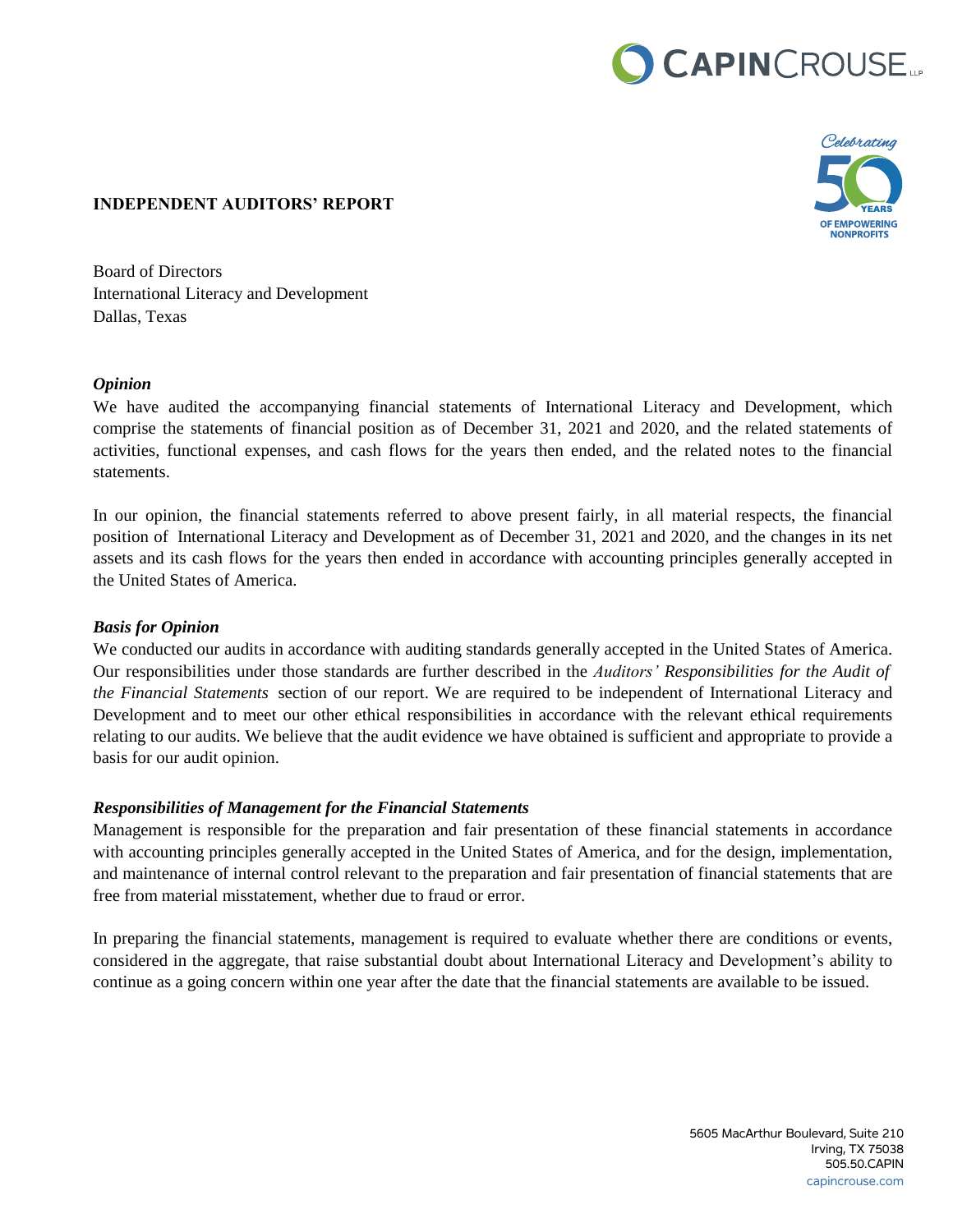Board of Directors International Literacy and Development Dallas, Texas

#### *Auditors' Responsibilities for the Audit of the Financial Statements*

Our objectives are to obtain reasonable assurance about whether the financial statements as a whole are free from material misstatement, whether due to fraud or error, and to issue an auditors' report that includes our opinion. Reasonable assurance is a high level of assurance but is not absolute assurance and therefore is not a guarantee that an audit conducted in accordance with generally accepted auditing standards will always detect a material misstatement when it exists. The risk of not detecting a material misstatement resulting from fraud is higher than for one resulting from error, as fraud may involve collusion, forgery, intentional omissions, misrepresentations, or the override of internal control. Misstatements, including omissions, are considered material if there is a substantial likelihood that, individually or in the aggregate, they would influence the judgment made by a reasonable user based on the financial statements.

In performing an audit in accordance with generally accepted auditing standards, we:

- Exercise professional judgment and maintain professional skepticism throughout the audit.
- Identify and assess the risks of material misstatement of the financial statements, whether due to fraud or error, and design and perform audit procedures responsive to those risks. Such procedures include examining, on a test basis, evidence regarding the amounts and disclosures in the financial statements.
- Obtain an understanding of internal control relevant to the audit in order to design audit procedures that are appropriate in the circumstances, but not for the purpose of expressing an opinion on the effectiveness of International Literacy and Development's internal control. Accordingly, no such opinion is expressed.
- Evaluate the appropriateness of accounting policies used and the reasonableness of significant accounting estimates made by management, as well as evaluate the overall presentation of the financial statements.
- Conclude whether, in our judgment, there are conditions or events, considered in the aggregate, that raise substantial doubt about International Literacy and Development's ability to continue as a going concern for a reasonable period of time.

We are required to communicate with those charged with governance regarding, among other matters, the planned scope and timing of the audit, significant audit findings, and certain internal control related matters that we identified during the audit.

Capin Crouse LLP

Irving, Texas March 29, 2022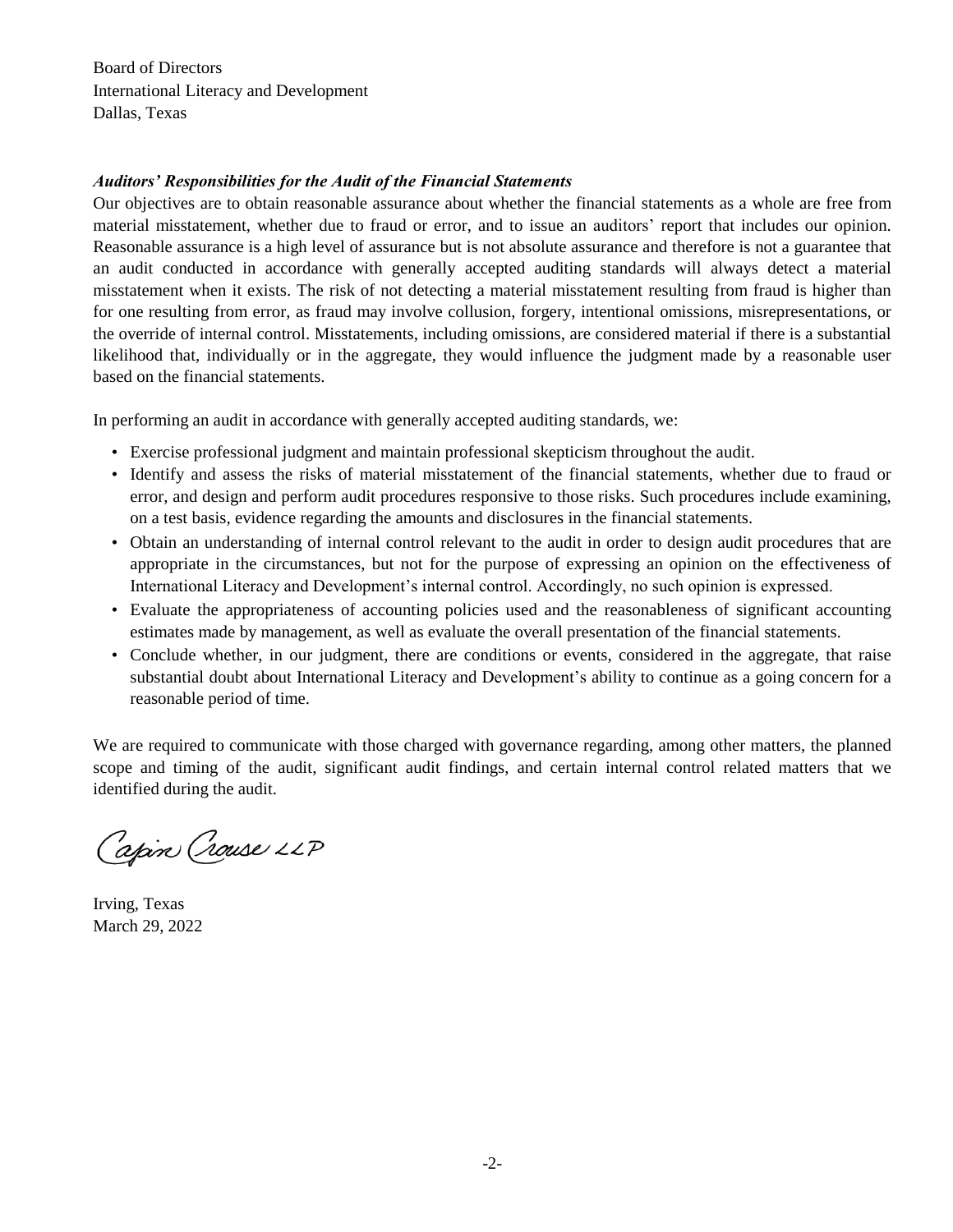#### **Statements of Financial Position**

|                                         | December 31,    |    |           |  |  |  |  |  |
|-----------------------------------------|-----------------|----|-----------|--|--|--|--|--|
|                                         | 2021            |    | 2020      |  |  |  |  |  |
| <b>ASSETS:</b>                          |                 |    |           |  |  |  |  |  |
| Cash                                    | \$<br>1,659,181 | \$ | 1,370,128 |  |  |  |  |  |
| Investments                             | 90,322          |    | 44,908    |  |  |  |  |  |
| Other assets                            | 138,682         |    | 102,443   |  |  |  |  |  |
| <b>Total Assets</b>                     | 1,888,185       | \$ | 1,517,479 |  |  |  |  |  |
| <b>LIABILITIES AND NET ASSETS:</b>      |                 |    |           |  |  |  |  |  |
| <b>Current liabilities:</b>             |                 |    |           |  |  |  |  |  |
| Accounts payable and other liabilities  | \$<br>42,337    | \$ | 15,741    |  |  |  |  |  |
| Paycheck Protection Program loan        |                 |    | 124,157   |  |  |  |  |  |
| Total current liabilities               | 42,337          |    | 139,898   |  |  |  |  |  |
| Net assets:                             |                 |    |           |  |  |  |  |  |
| Net assets without donor restrictions   | 563,923         |    | 133,140   |  |  |  |  |  |
| Net assets with donor restrictions      | 1,281,925       |    | 1,244,441 |  |  |  |  |  |
| Total net assets                        | 1,845,848       |    | 1,377,581 |  |  |  |  |  |
| <b>Total Liabilities and Net Assets</b> | \$<br>1,888,185 | \$ | 1,517,479 |  |  |  |  |  |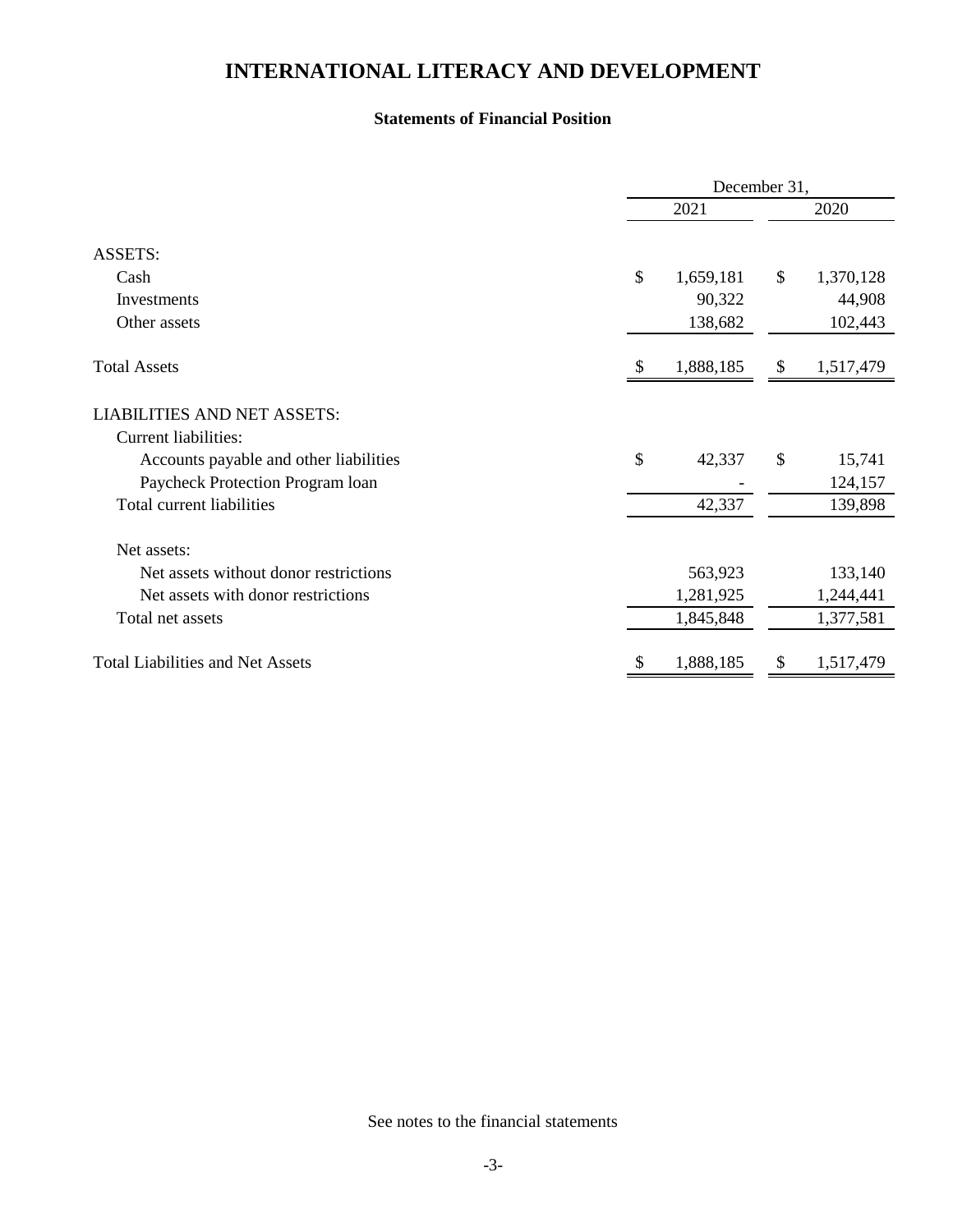#### **Statements of Activities**

|                                               |                          | Year Ended December 31, |              |     |           |            |                      |            |              |               |           |  |
|-----------------------------------------------|--------------------------|-------------------------|--------------|-----|-----------|------------|----------------------|------------|--------------|---------------|-----------|--|
|                                               |                          |                         | 2021         |     |           | 2020       |                      |            |              |               |           |  |
|                                               | Net Assets<br>Net Assets |                         |              |     |           | Net Assets |                      | Net Assets |              |               |           |  |
|                                               | <b>Without Donor</b>     |                         | With Donor   |     |           |            | <b>Without Donor</b> | With Donor |              |               |           |  |
|                                               | Restrictions             |                         | Restrictions |     | Total     |            | Restrictions         |            | Restrictions |               | Total     |  |
| SUPPORT AND REVENUE:                          |                          |                         |              |     |           |            |                      |            |              |               |           |  |
| Contributions                                 | 597,492                  | \$                      | 2,592,776    | -S  | 3,190,268 | \$         | 181,875              | \$         | 2,200,727    | \$            | 2,382,602 |  |
| Other income                                  | 102,686                  |                         |              |     | 102,686   |            | 99,495               |            |              |               | 99,495    |  |
| <b>Total Support and Revenue</b>              | 700,178                  |                         | 2,592,776    |     | 3,292,954 |            | 281,370              |            | 2,200,727    |               | 2,482,097 |  |
| RECLASSIFICATIONS:                            |                          |                         |              |     |           |            |                      |            |              |               |           |  |
| Satisfaction of purpose restrictions          | 2,555,292                |                         | (2,555,292)  |     |           |            | 1,877,010            |            | (1,877,010)  |               |           |  |
| <b>EXPENSES:</b>                              |                          |                         |              |     |           |            |                      |            |              |               |           |  |
| Program services:                             |                          |                         |              |     |           |            |                      |            |              |               |           |  |
| Language, literacy, and community development | 2,240,241                |                         |              |     | 2,240,241 |            | 1,762,580            |            |              |               | 1,762,580 |  |
| Supporting activities:                        |                          |                         |              |     |           |            |                      |            |              |               |           |  |
| Management and general                        | 289,240                  |                         |              |     | 289,240   |            | 180,646              |            |              |               | 180,646   |  |
| Fund-raising                                  | 295,206                  |                         |              |     | 295,206   |            | 242,697              |            |              |               | 242,697   |  |
|                                               | 584,446                  |                         |              |     | 584,446   |            | 423,343              |            |              |               | 423,343   |  |
| <b>Total Expenses</b>                         | 2,824,687                |                         |              |     | 2,824,687 |            | 2,185,923            |            |              |               | 2,185,923 |  |
| Change in Net Assets                          | 430,783                  |                         | 37,484       |     | 468,267   |            | (27, 543)            |            | 323,717      |               | 296,174   |  |
| Net Assets, Beginning of Year                 | 133,140                  |                         | 1,244,441    |     | 1,377,581 |            | 160,683              |            | 920,724      |               | 1,081,407 |  |
| Net Assets, End of Year                       | 563,923                  | \$                      | 1,281,925    | \$. | 1,845,848 | \$.        | 133,140              | S          | 1,244,441    | <sup>\$</sup> | 1,377,581 |  |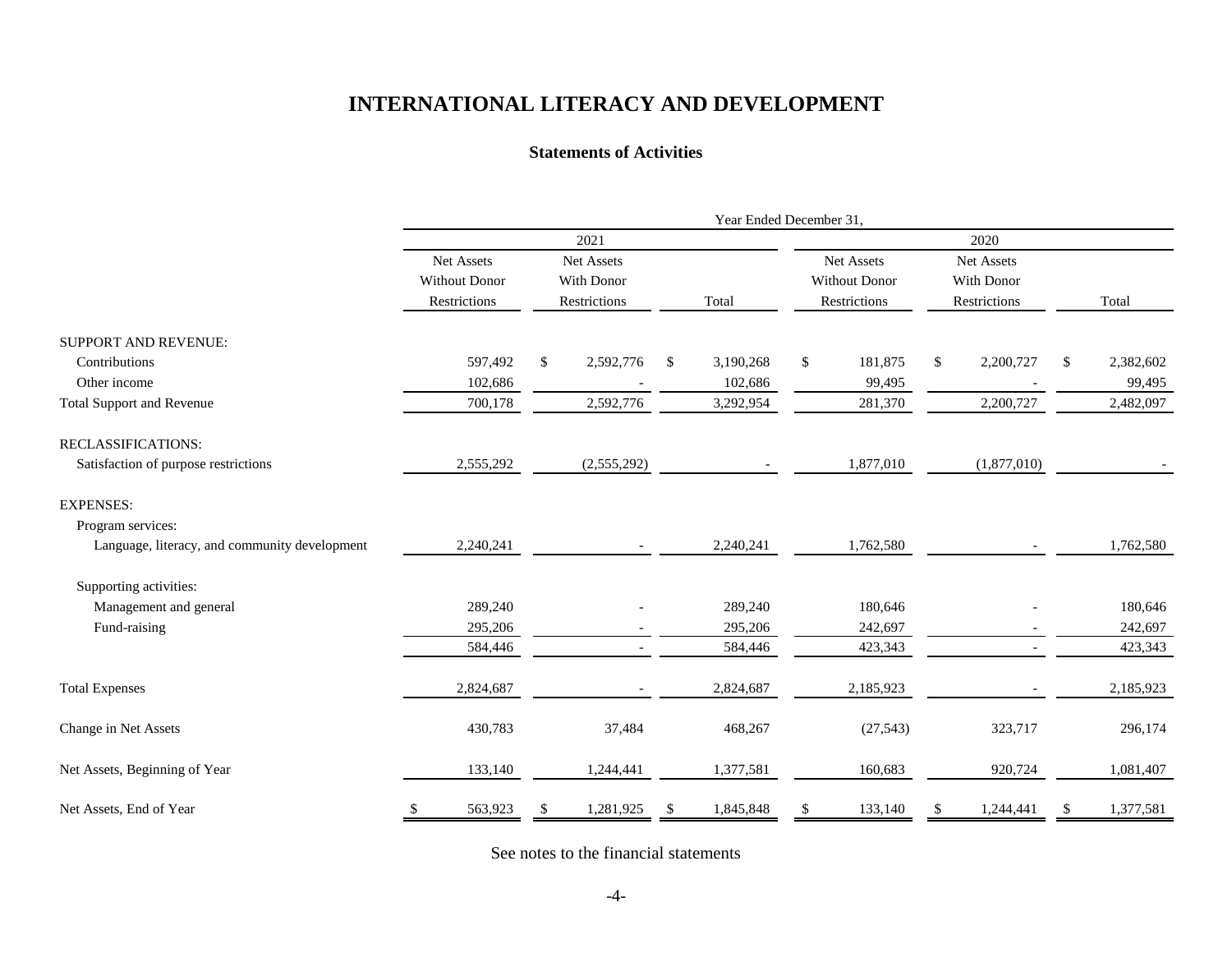## **Statement of Functional Expenses**

Year Ended December 31, 2021

|                              |                 | <b>Supporting Activities</b> |            |              |         |    |           |  |  |
|------------------------------|-----------------|------------------------------|------------|--------------|---------|----|-----------|--|--|
|                              | Program         |                              | Management |              |         |    |           |  |  |
|                              | Services        | and General                  |            | Fund-raising |         |    | Total     |  |  |
| Salaries and payroll taxes   | \$<br>1,344,612 | $\mathcal{S}$                | 139,758    | \$           | 185,939 | \$ | 1,670,309 |  |  |
|                              |                 |                              |            |              |         |    |           |  |  |
| Professional fees            | 284,202         |                              | 83,525     |              | 62,365  |    | 430,092   |  |  |
| Travel                       | 116,021         |                              | 15,183     |              | 19,421  |    | 150,625   |  |  |
| Employee benefits            | 156,168         |                              | 290        |              | 8,572   |    | 165,030   |  |  |
| Grant expense                | 215,975         |                              |            |              |         |    | 215,975   |  |  |
| Other expenses               | 24,293          |                              | 24,333     |              | 5,676   |    | 54,302    |  |  |
| Communications               | 33,320          |                              | 13,326     |              | 6,613   |    | 53,259    |  |  |
| Professional development and |                 |                              |            |              |         |    |           |  |  |
| training expenses            | 33,972          |                              | 4,704      |              | 672     |    | 39,348    |  |  |
| Office expenses              | 18,394          |                              | 4,099      |              | 5,948   |    | 28,441    |  |  |
| Occupancy                    | 13,284          |                              | 4,022      |              |         |    | 17,306    |  |  |
| Total expenses               | 2,240,241       | \$                           | 289,240    | \$           | 295,206 | \$ | 2,824,687 |  |  |
| Percentage of total expenses | 79%             |                              | 10%        |              | 10%     |    | 100%      |  |  |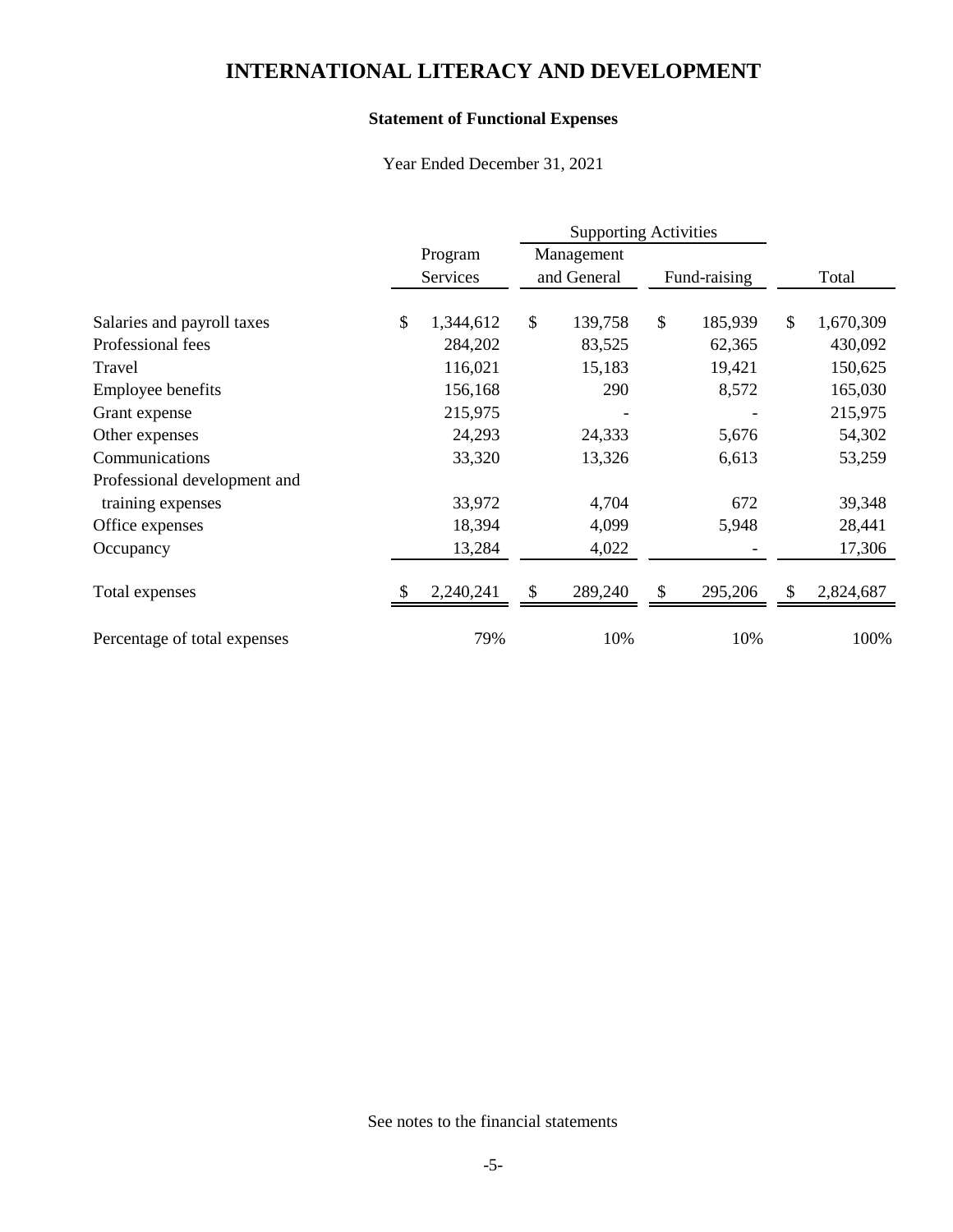## **Statement of Functional Expenses**

Year Ended December 31, 2020

|                              |                 |             | <b>Supporting Activities</b> |              |         |    |           |
|------------------------------|-----------------|-------------|------------------------------|--------------|---------|----|-----------|
|                              | Program         |             | Management                   |              |         |    |           |
|                              | Services        | and General |                              | Fund-raising |         |    | Total     |
| Salaries and payroll taxes   | \$<br>1,146,339 | \$          | 71,285                       | \$           | 156,682 | \$ | 1,374,306 |
|                              |                 |             |                              |              |         |    |           |
| Professional fees            | 107,282         |             | 70,116                       |              | 52,395  |    | 229,793   |
| Grant expense                | 184,813         |             |                              |              |         |    | 184,813   |
| Employee benefits            | 150,477         |             | 212                          |              | 8,283   |    | 158,972   |
| Travel                       | 58,561          |             | 7,206                        |              | 12,228  |    | 77,995    |
| Professional development and |                 |             |                              |              |         |    |           |
| training expenses            | 47,806          |             | 186                          |              |         |    | 47,992    |
| Communications               | 31,981          |             | 11,282                       |              | 4,664   |    | 47,927    |
| Other expenses               | 23,275          |             | 16,381                       |              | 2,010   |    | 41,666    |
| Office expenses              | 8,406           |             | 3,640                        |              | 6,435   |    | 18,481    |
| Occupancy                    | 3,640           |             | 338                          |              |         |    | 3,978     |
| Total expenses               | 1,762,580       | \$          | 180,646                      | S            | 242,697 | \$ | 2,185,923 |
| Percentage of total expenses | 81%             |             | 8%                           |              | 11%     |    | 100%      |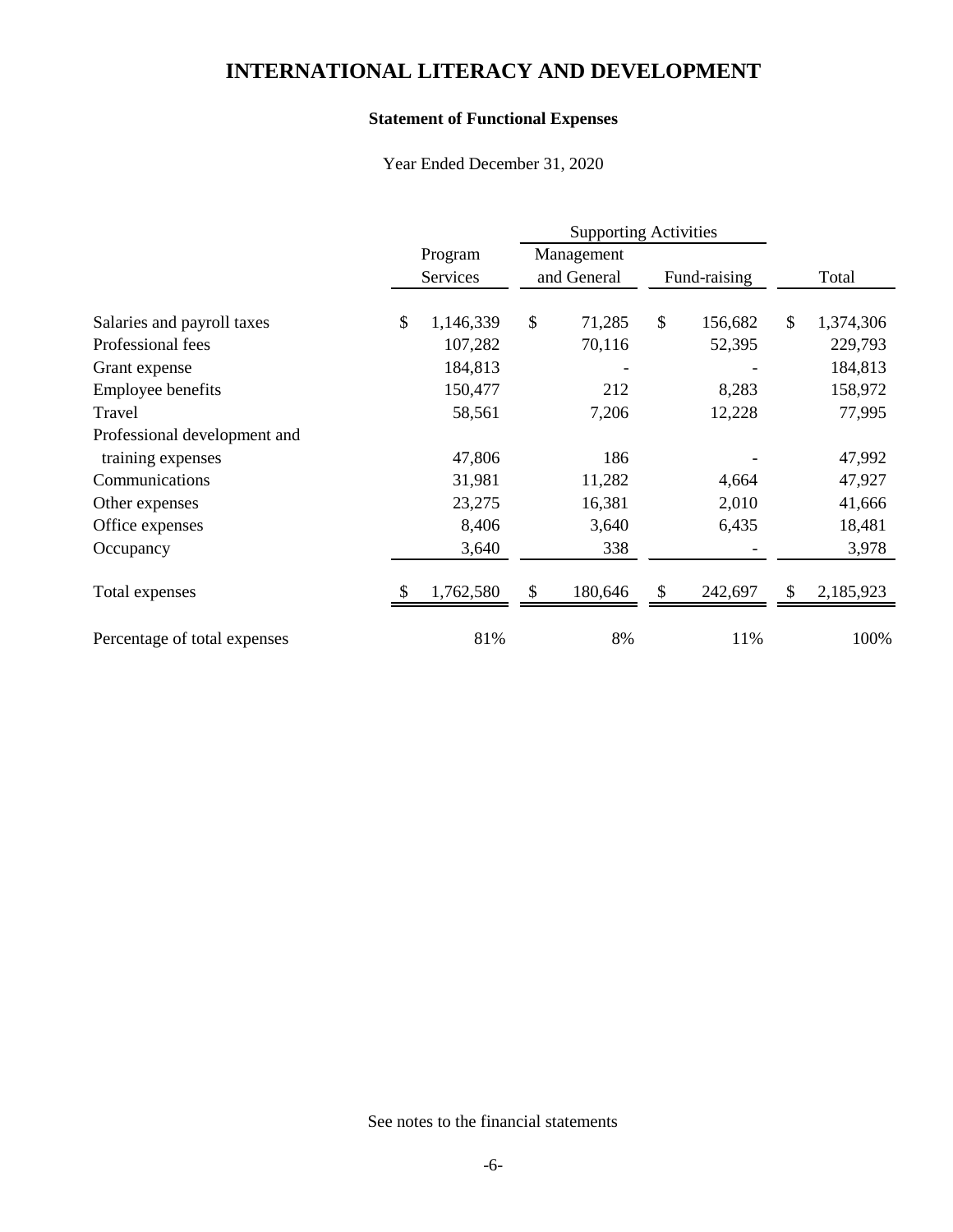#### **Statements of Cash Flows**

|                                                   | Year Ended December 31, |            |               |           |  |  |  |
|---------------------------------------------------|-------------------------|------------|---------------|-----------|--|--|--|
|                                                   |                         | 2021       |               |           |  |  |  |
| CASH FLOWS FROM OPERATING ACTIVITIES:             |                         |            |               |           |  |  |  |
| Change in net assets                              | \$                      | 468,267    | $\mathcal{S}$ | 296,174   |  |  |  |
| Adjustments to reconcile change in net assets     |                         |            |               |           |  |  |  |
| net cash provided (used) by operating activities: |                         |            |               |           |  |  |  |
| Unrealized gains on investments                   |                         | (7,090)    |               | (5,097)   |  |  |  |
| Forgiveness of Paycheck Protection Program loan   |                         | (124, 157) |               |           |  |  |  |
| Change in operating assets and liabilities:       |                         |            |               |           |  |  |  |
| Other assets                                      |                         | (36,239)   |               | (1,609)   |  |  |  |
| Accounts payable and other liabilities            |                         | 26,596     |               | (13,787)  |  |  |  |
| Net Cash Provided by Operating Activities         |                         | 327,377    |               | 275,681   |  |  |  |
| <b>CASH FLOWS FROM INVESTING ACTIVITIES:</b>      |                         |            |               |           |  |  |  |
| Purchases of investments                          |                         | (38, 324)  |               | (39, 811) |  |  |  |
| Net Cash Used by Investing Activities             |                         | (38, 324)  |               | (39, 811) |  |  |  |
| CASH FLOWS FROM FINANCING ACTIVITIES:             |                         |            |               |           |  |  |  |
| Paycheck Protection Program loan proceeds         |                         |            |               | 124,157   |  |  |  |
| Net Cash Provided by Financing Activities         |                         |            |               | 124,157   |  |  |  |
| Net Change in Cash and Cash Equivalents           |                         | 289,053    |               | 360,027   |  |  |  |
| Cash and Cash Equivalents, Beginning of Year      |                         | 1,370,128  |               | 1,010,101 |  |  |  |
| Cash and Cash Equivalents, End of Year            | \$                      | 1,659,181  | \$            | 1,370,128 |  |  |  |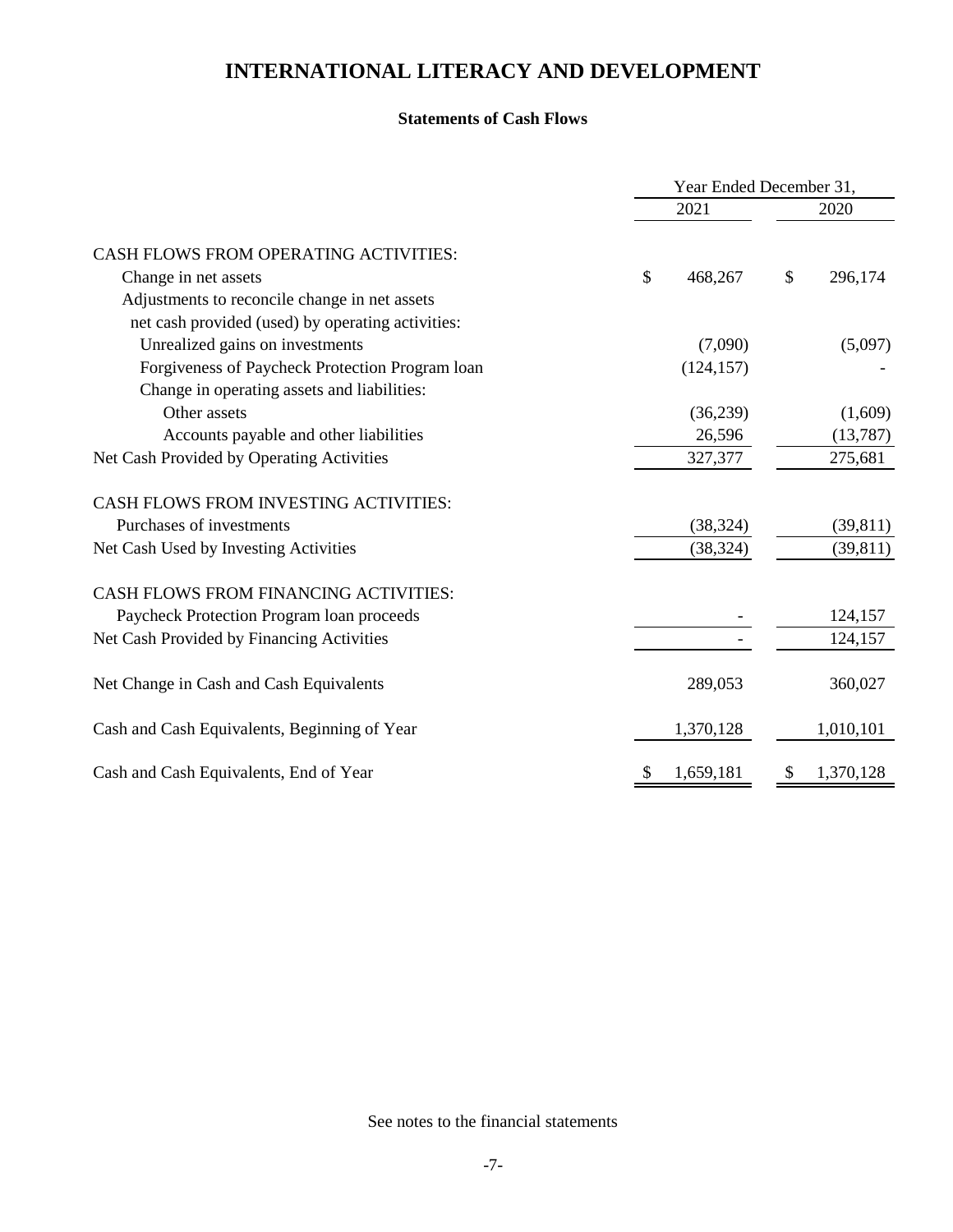#### **Notes to Financial Statements**

December 31, 2021 and 2020

#### 1. NATURE OF ORGANIZATION:

International Literacy and Development (ILAD) is a Texas nonprofit organization formed on April 4, 2011, and classified as a  $501(c)(3)$  organization by the United States Internal Revenue Code (the Code). As such, it is exempt from U.S. federal and state income tax, and contributions by the public are deductible for income tax purposes. ILAD has been classified as a publicly supported organization which is not a private foundation under section 509(a) of the Code.

ILAD is an international organization whose vision is to see lives changed in language communities worldwide through literacy and development.

ILAD's mission is to provide the skills, training, concepts, and access to materials needed to affect ongoing change with and within vulnerable communities. This mission is accomplished through minority group language development, and mother-tongue literacy programs, which provide training in reading and writing as well as helping to develop and provide written materials in the local language. Programs also include agricultural training, sustainable social business, microfinance, education, clean water, and medical initiatives. These facets of their programs provide mobile medical clinics, drilling of water wells, sponsorship programs for children's educational supplies (in rural villages), micro loans for local farmers, and creating local and regional markets to help provide sustainable business for local farmers.

## 2. SUMMARY OF SIGNIFICANT ACCOUNTING POLICIES:

The financial statements of ILAD have been prepared on the accrual basis of accounting. The significant accounting policies followed are described below to enhance the usefulness of the financial statements to the reader.

## ESTIMATES

The preparation of financial statements in conformity with accounting principles generally accepted in the United States of America requires management to make estimates and assumptions that affect the reported amounts and disclosures at the date of the financial statements and during the reporting period. Actual results could differ from those estimates. Significant estimates in these financial statements include the allocation of expenses on a functional basis.

#### PRINCIPLES OF REPORTING WORLD WIDE OPERATIONS

The financial statements report the worldwide operations of ILAD, including material assets, liabilities, net assets, revenues, and expenses of its fields of service around the world.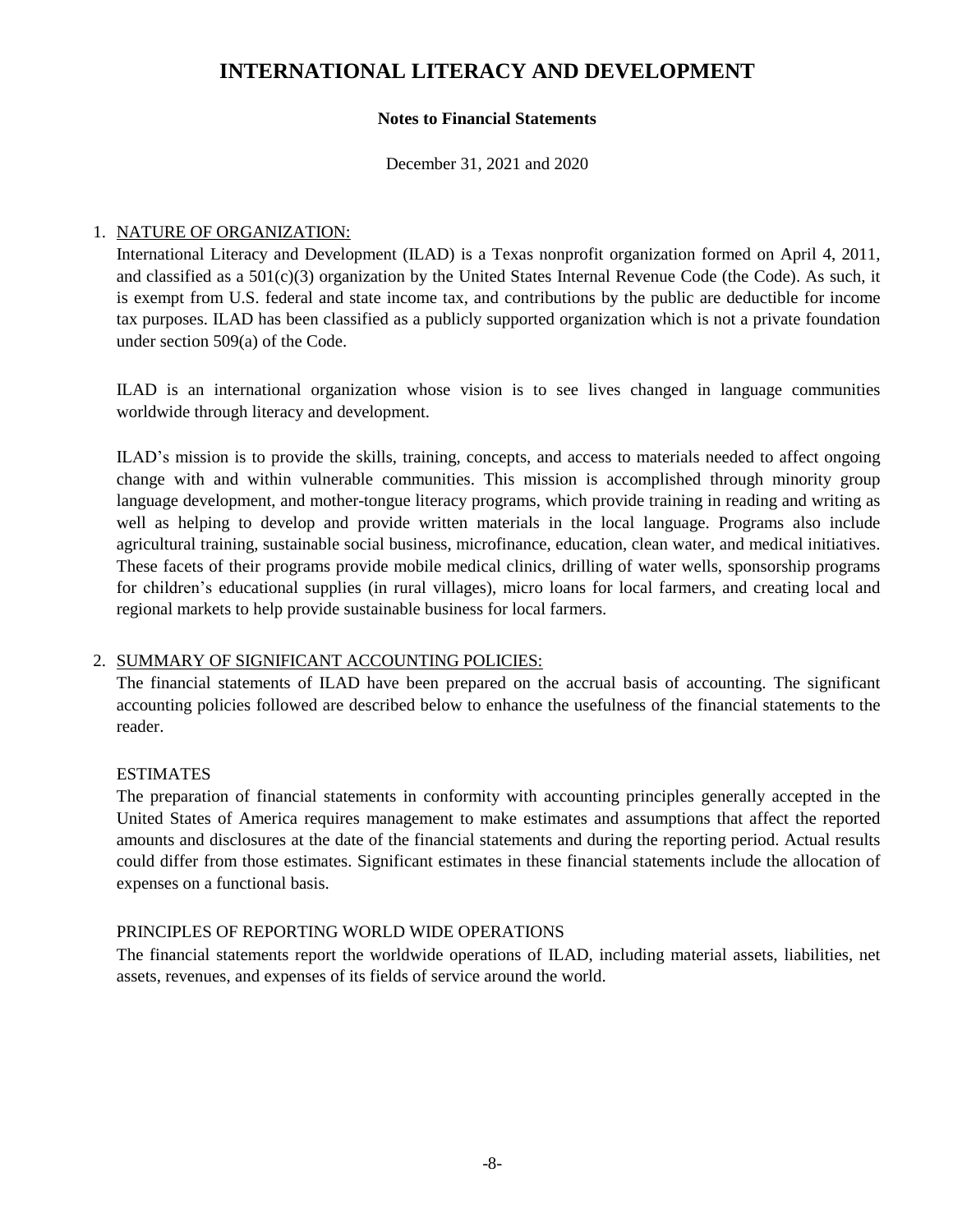#### **Notes to Financial Statements**

December 31, 2021 and 2020

#### 2. SUMMARY OF SIGNIFICANT ACCOUNTING POLICIES, continued:

## CASH

Cash consists of checking accounts. As of December 31, 2021 and 2020, the ILAD had cash balances that exceeded federally insured limits by approximately \$718,000 and \$665,000, respectively. ILAD has not experienced any losses in such accounts and does not believe it is exposed to any significant credit risk.

## INVESTMENTS

Investments consist of equities and are recorded at fair market value. Income earned from investments is recorded in the statements of activities in the year it is earned as other income.

#### PROPERTY, EQUIPMENT, AND DEPRECIATION

Assets capitalized as property and equipment are recorded at cost or, if donated, at market value on the date of donation. ILAD capitalizes assets with a cost basis of \$5,000 or greater. Depreciation is recorded on the straight-line basis over the assets useful life. ILAD's property and equipment consists of a vehicle and some equipment.

#### OTHER ASSETS

Other assets are composed of a nonrevenue overseas receivable and advances. Management has not established an allowance for doubtful accounts as it believes the amounts are fully collectable.

#### NET ASSETS

The financial statements report amounts by class of net assets:

*Net assets without donor restrictions* are currently available for operations under the direction of the board or resources invested in property and equipment.

*Net assets with donor restrictions* are contributed with donor stipulations for specific operating purposes or programs, with time restrictions, or not currently available for use until commitments regarding their use have been fulfilled.

## SUPPORT, REVENUE, RECLASSIFICATIONS, AND EXPENSES

Revenue is recognized when earned and support when contributions are made, which may be when cash is received, unconditional promises are made, or ownership of donated assets is transferred to ILAD.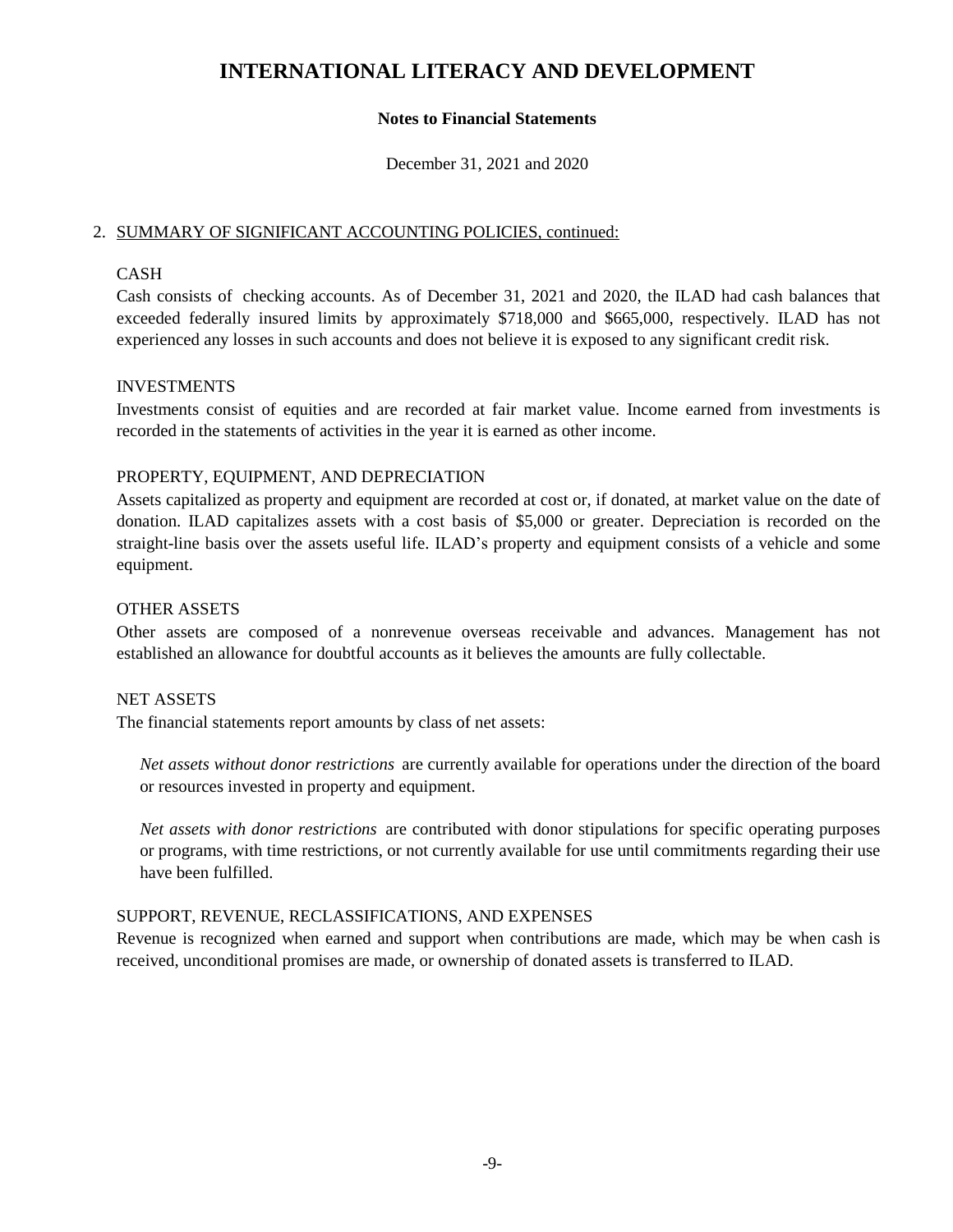#### **Notes to Financial Statements**

December 31, 2021 and 2020

#### 2. SUMMARY OF SIGNIFICANT ACCOUNTING POLICIES, continued:

#### SUPPORT, REVENUE, RECLASSIFICATIONS, AND EXPENSES, continued

ILAD reports gifts of cash and other assets as restricted support if they are received with donor stipulations that limit the use of the donated amounts. When a stipulated time restriction ends or purpose restriction is satisfied, net assets with donor restrictions are reclassified to net assets without donor restrictions and reported in the statements of activities as satisfaction of purpose restrictions. Contributions received for restricted use are charged 10%, for general and administration costs. For the years ended December 31, 2021 and 2020, assessments of \$275,134 and \$227,585, respectively, have been included as net assets released from purpose restrictions.

Expenses are recorded when costs are incurred.

#### ALLOCATION OF EXPENSES

The costs of providing the various program services and supporting activities have been summarized on a functional basis in the statements of activities. Accordingly, certain costs have been allocated among the program services and supporting activities benefited. Personnel related expenses are allocated based on an analysis of personnel time utilized for the related activities. Depreciation is allocated based on square footage. Costs of other categories were allocated based on program services and supporting activities benefited.

#### FOREIGN OPERATIONS

In connection with its international operations, ILAD maintains offices in various countries outside the United States of America. As of December 31, 2021 and 2020, current assets in other countries totaled \$60,859 and \$67,663, respectively.

Management has reviewed the assets in other countries and, in its opinion, has determined they are under the control of ILAD. For this reason such items are recognized as assets of ILAD. However, it should be noted that the political situation in many countries is subject to rapid change. Therefore, the reader should be aware that while management believes the assets are properly stated at the date of this report, subsequent changes could occur that would adversely affect the value of the assets in other countries.

## 3. LIQUIDITY AND FUNDS AVAILABLE:

ILAD had total financial assets of \$1,749,503 and \$1,415,036, respectively, as of December 31, 2021 and 2020. All of these assets are available to meet cash needs for general expenditures within one year. As part of ILAD's liquidity management, it has a policy to structure its financial assets to be available as its general expenditures, liabilities, and other obligations come due.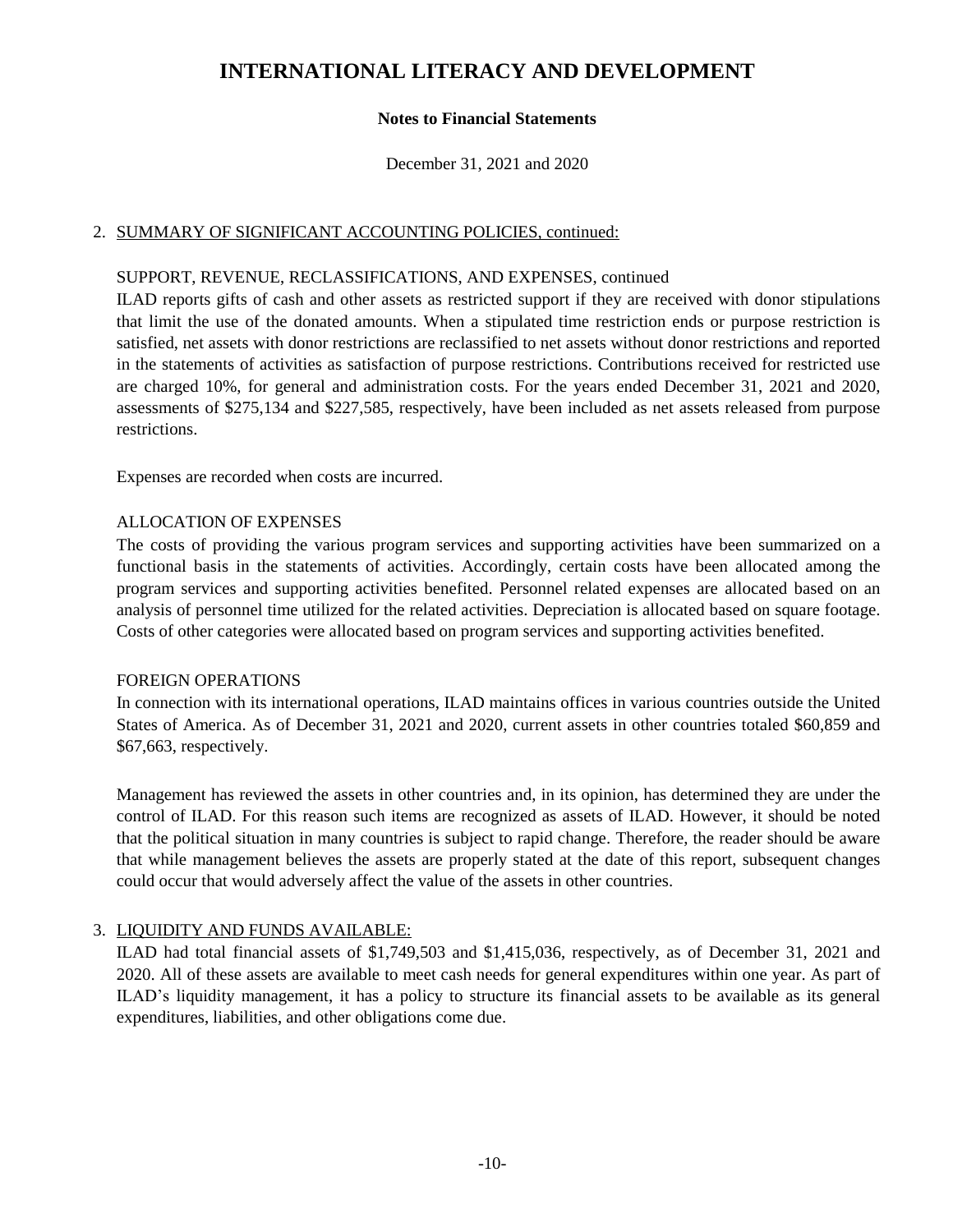#### **Notes to Financial Statements**

December 31, 2021 and 2020

#### 4. NET ASSETS WITH DONOR RESTRICTIONS:

As of December 31, 2021, net assets with donor restrictions consist of:

| Net Assets<br>December 31.<br>2020 |         | Contributions<br>With Donor |         | Amounts<br>Released       |            | <b>Net Assets</b><br>December 31.<br>2021 |           |
|------------------------------------|---------|-----------------------------|---------|---------------------------|------------|-------------------------------------------|-----------|
|                                    |         |                             |         |                           |            |                                           |           |
| \$                                 | 539,651 | $\mathbb{S}$                | 551,135 | \$                        | (645, 027) | <sup>\$</sup>                             | 445,759   |
|                                    | 223,677 |                             | 446,585 |                           | (398, 659) |                                           | 271,603   |
|                                    | 115,256 |                             | 269,684 |                           | (194, 195) |                                           | 190,745   |
|                                    | 179,732 |                             | 418,962 |                           | (425, 353) |                                           | 173,341   |
|                                    | 186,125 |                             | 906,410 |                           | (892,058)  |                                           | 200,477   |
|                                    |         |                             |         |                           |            |                                           | 1,281,925 |
|                                    |         | 1,244,441                   | \$      | Restrictions<br>2,592,776 | S          | (2,555,292)                               | \$        |

As of December 31, 2020, net assets with donor restrictions consist of:

|                                   |                      | Net Assets | Contributions |              |    |                     |   | <b>Net Assets</b> |
|-----------------------------------|----------------------|------------|---------------|--------------|----|---------------------|---|-------------------|
|                                   | December 31,<br>2019 |            | With Donor    |              |    | Amounts<br>Released |   | December 31,      |
|                                   |                      |            |               | Restrictions |    |                     |   | 2020              |
| Areas of work/missionary support: |                      |            |               |              |    |                     |   |                   |
| East Asia                         | \$                   | 379,462    | \$.           | 749,172      | \$ | (588, 983)          | S | 539,651           |
| Middle East/North Africa          |                      | 206,101    |               | 429,599      |    | (412,023)           |   | 223,677           |
| Russia/NIS                        |                      | 38,435     |               | 300,872      |    | (224, 051)          |   | 115,256           |
| Sub-Saharan Africa                |                      | 129,866    |               | 309,037      |    | (259, 171)          |   | 179,732           |
| <b>United States</b>              |                      | 166,860    |               | 412,047      |    | (392, 782)          |   | 186,125           |
|                                   |                      |            |               |              |    |                     |   |                   |
|                                   | \$                   | 920,724    |               | 2,200,727    | S  | (1,877,010)         | S | 1,244,441         |

#### 5. 403(B) RETIREMENT PLAN:

ILAD offers a 403(b) retirement plan for employees. This plan is funded solely through salary reductions. Deferrals are not matched by ILAD.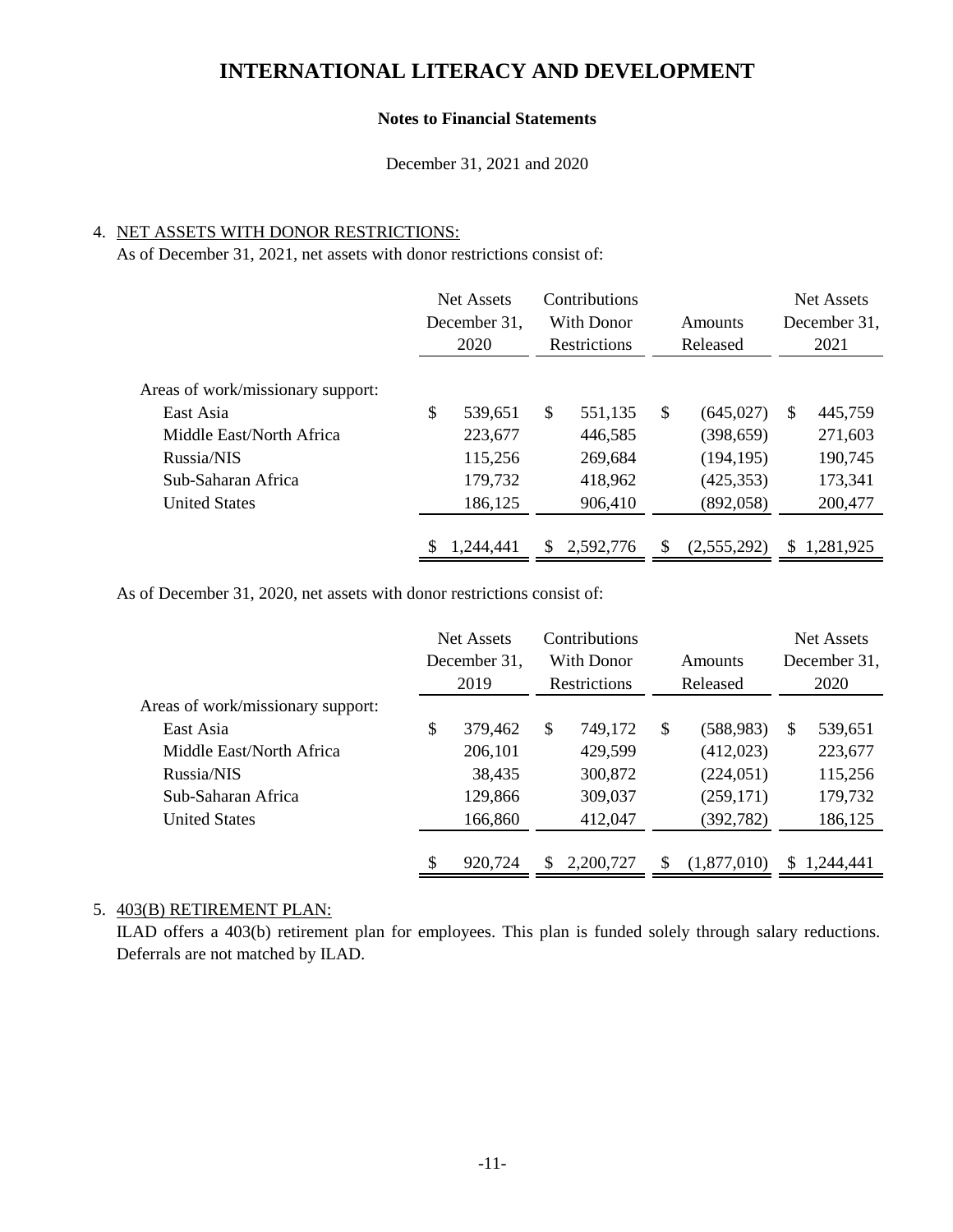#### **Notes to Financial Statements**

December 31, 2021 and 2020

#### 6. FAIR VALUE DISCLOSURES:

ILAD uses appropriate valuation techniques to determine fair value based on inputs available. When available, ILAD measures fair value using Level 1 inputs because they generally provide the most reliable evidence of fair value. Level 1 inputs indicate there is a quoted market price available for identical assets. Level 2 inputs indicate there are observable inputs other than quoted market prices. Level 3 inputs are unobservable inputs and have the lowest priority and are only used when Level 1 or Level 2 inputs are not available and indicate there are not readily available market prices. Fair value of assets at December 31, 2021, measured on a recurring basis is as follows:

|                                                            |              | Fair Value Measurements Using |         |               |                          |                           |  |  |  |
|------------------------------------------------------------|--------------|-------------------------------|---------|---------------|--------------------------|---------------------------|--|--|--|
|                                                            | Total        |                               | Level 1 | Level 2       |                          | Level 3                   |  |  |  |
| Equities                                                   | \$<br>89,283 | \$                            | 89,283  | \$            | $\overline{\phantom{a}}$ | $\boldsymbol{\mathsf{S}}$ |  |  |  |
|                                                            | 89,283       | $\frac{1}{2}$                 | 89,283  | $\mathcal{S}$ | $\overline{\phantom{a}}$ | -S                        |  |  |  |
| Investments measured at cost:<br>Cash and cash equivalents | 1,039        |                               |         |               |                          |                           |  |  |  |
|                                                            | \$<br>90,322 |                               |         |               |                          |                           |  |  |  |

Fair value of assets at December 31, 2020, measured on a recurring basis is as follows:

|                                                            |       |        | Fair Value Measurements Using |        |                           |                          |         |  |  |  |
|------------------------------------------------------------|-------|--------|-------------------------------|--------|---------------------------|--------------------------|---------|--|--|--|
|                                                            | Total |        | Level 1                       |        | Level 2                   |                          | Level 3 |  |  |  |
| Equities                                                   | \$    | 17,208 | \$                            | 17,208 | $\boldsymbol{\mathsf{S}}$ | $\overline{\phantom{a}}$ | \$      |  |  |  |
|                                                            |       | 17,208 | $\mathbb{S}$                  | 17,208 | $\mathcal{S}$             | $\overline{\phantom{a}}$ | \$.     |  |  |  |
| Investments measured at cost:<br>Cash and cash equivalents |       | 27,700 |                               |        |                           |                          |         |  |  |  |
|                                                            | \$    | 44,908 |                               |        |                           |                          |         |  |  |  |